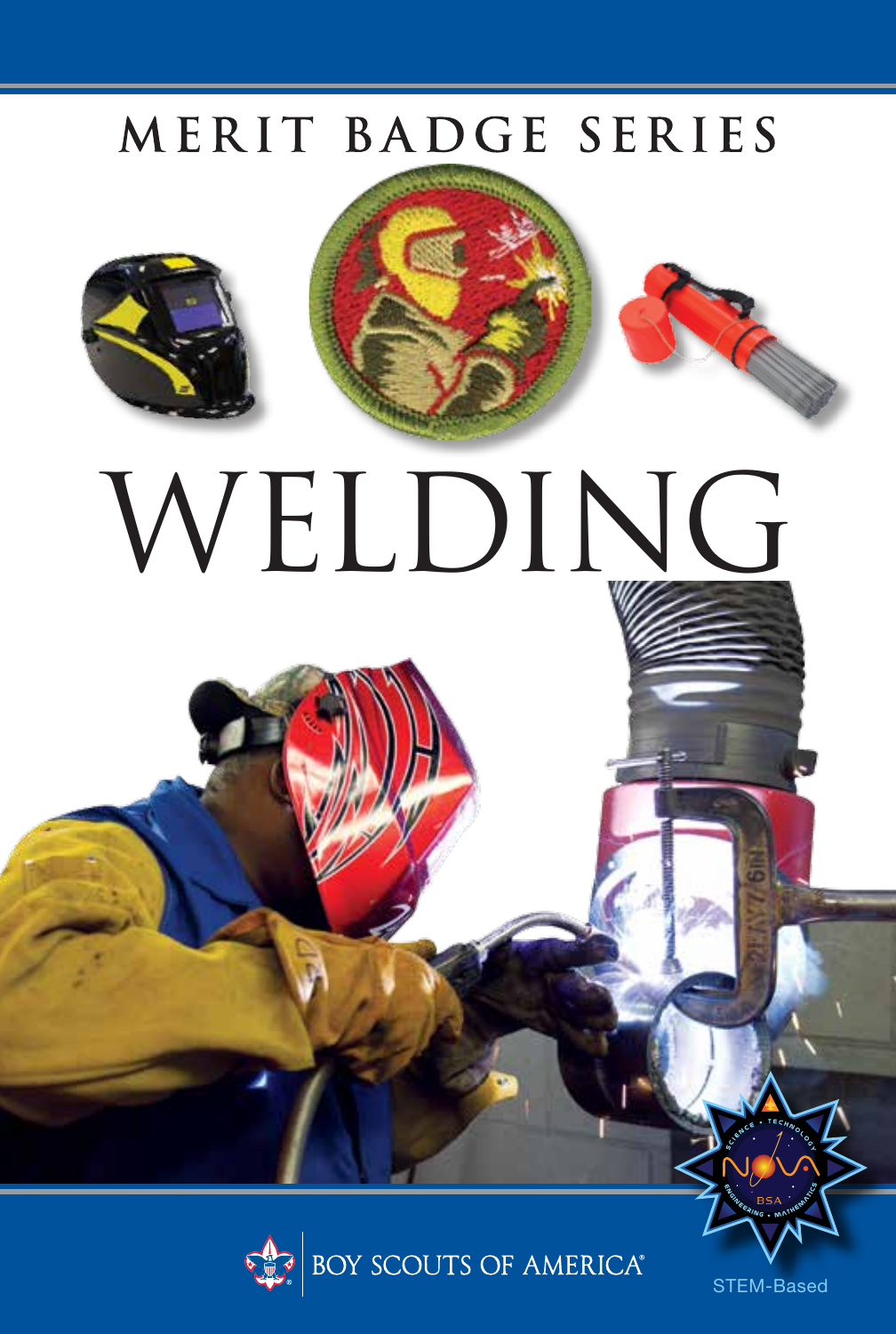**BOY SCOUTS OF AMERICA MERIT BADGE SERIES**

# **WELDING**



*"Enhancing our youths' competitive edge through merit badges"*

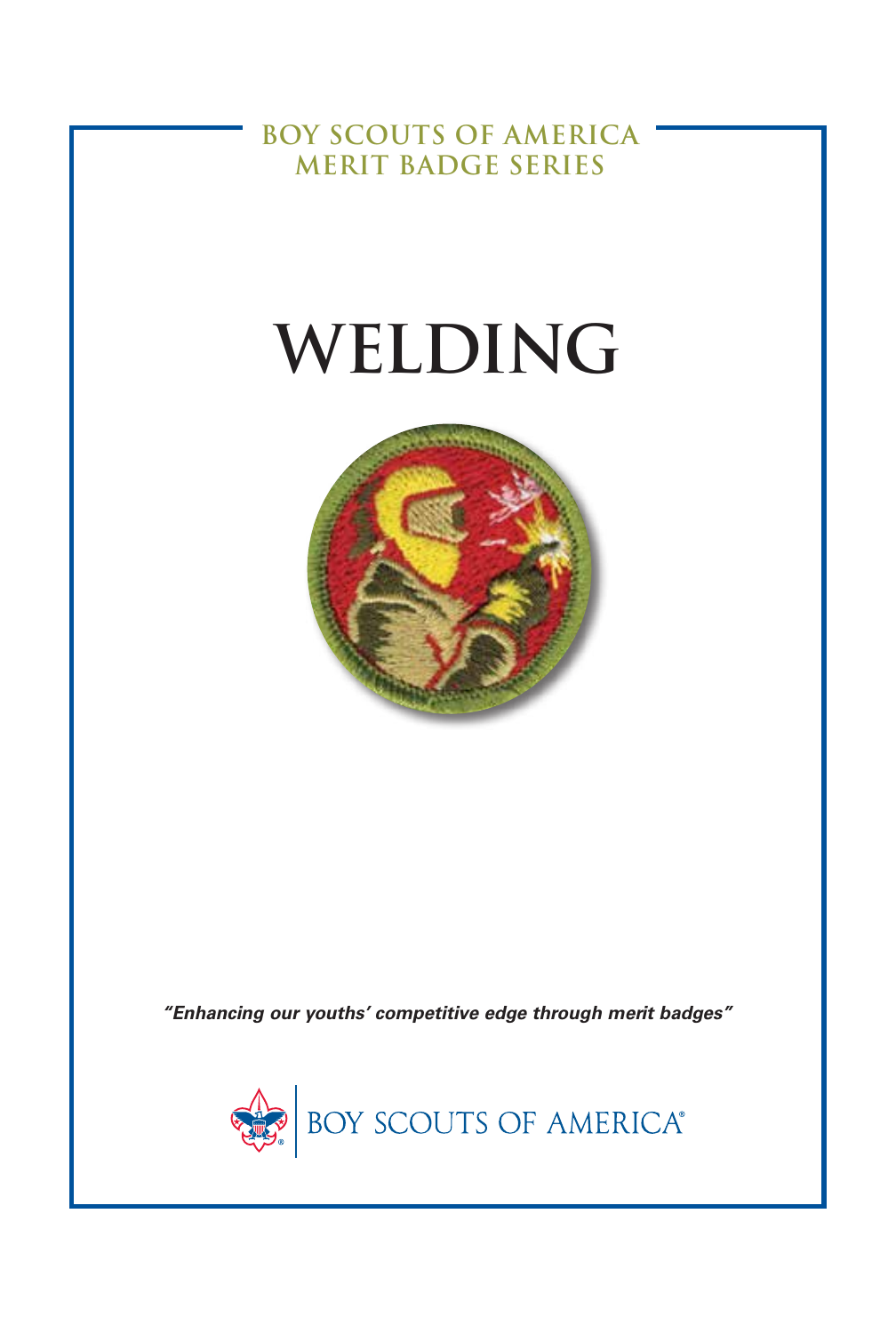### Requirements

- 1. Do the following:
	- a. Explain to your counselor the hazards you are most likely to encounter while welding, and what you should do to anticipate, help prevent, mitigate, or lessen these hazards.
	- b. Show that you know first aid for, and the prevention of, injuries or illnesses that could occur while welding, including electrical shock, eye injuries, burns, fume inhalation, dizziness, skin irritation, and exposure to hazardous chemicals, including filler metals and welding gases.
- 2. Do the following:
	- a. With your counselor, discuss general safety precautions and Safety Data Sheets related to welding. Explain the importance of the SDS.
	- b. Describe the appropriate safety gear and clothing that must be worn when welding. Then, present yourself properly dressed for welding—in protective equipment, clothing, and footwear.
	- c. Explain and demonstrate the proper care and storage of welding equipment, tools, and protective clothing and footwear.
- 3. Explain the terms *welding, electrode, slag,* and *oxidation*. Describe the welding process, how heat is generated, what kind of filler metal is added (if any), and what protects the molten metal from the atmosphere.
- 4. Name the different mechanical and thermal cutting methods. Choose one method and describe how to use the process. Discuss one advantage and one limitation of this process.
- 5. Do the following:
	- a. Select two welding processes, and make a list of the different components of the equipment required for each process. Discuss one advantage and one limitation for each process.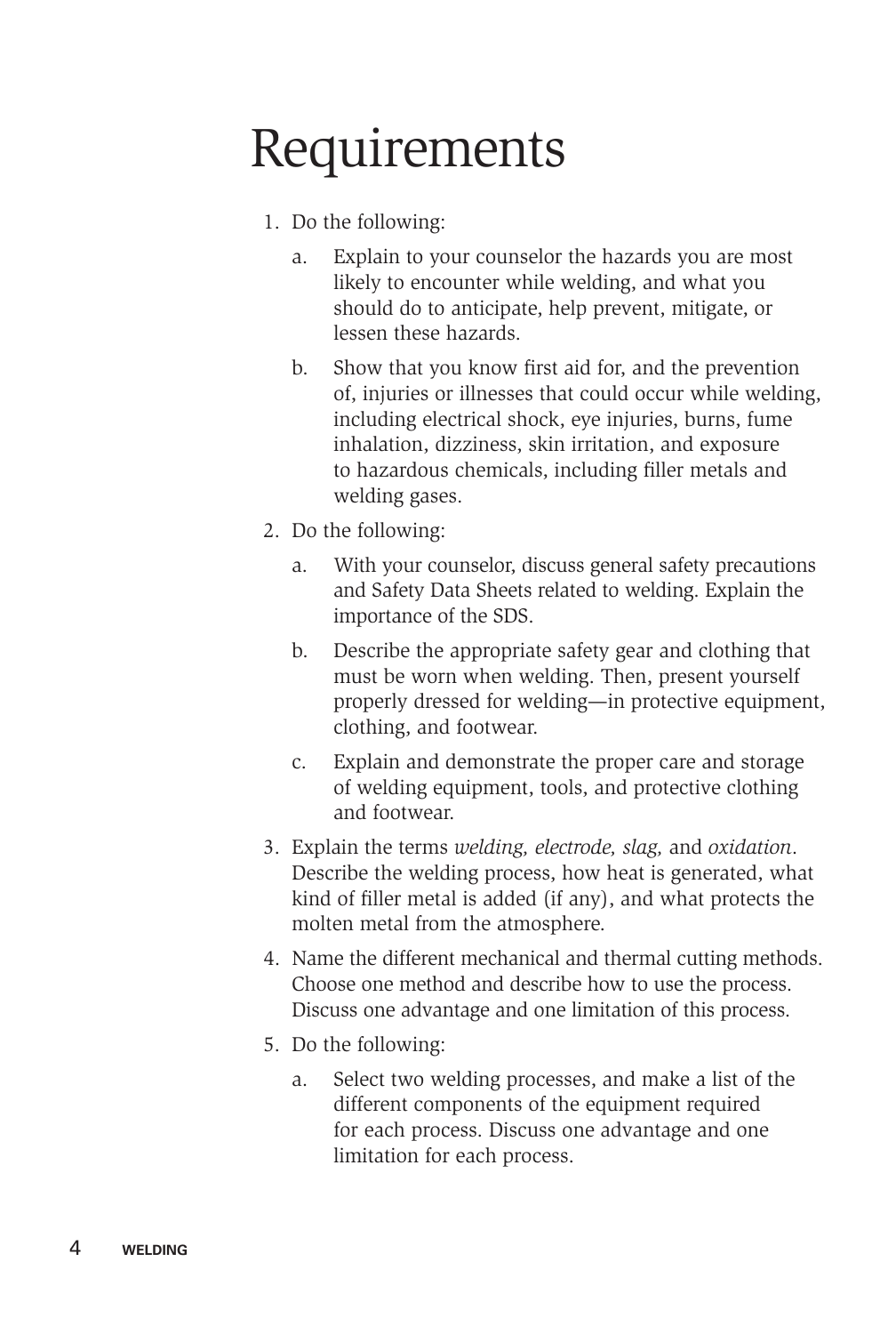- b. Choose one welding process. Set up the process you have chosen, including gas regulators, work clamps, cables, filler materials, and equipment settings. Have your counselor inspect and approve the area for the welding process you have chosen.
- 6. After successfully completing requirements 1 through 5, use the equipment you prepared for the welding process in 5b to do the following:
	- a. Using a metal scribe or soapstone, sketch your initial onto a metal plate, and weld a bead on the plate following the pattern of your initial.
	- b. Cover a small plate (approximately  $3'' \times 3'' \times \frac{1}{4}$ ) with weld beads side by side.
	- c. Tack two plates together in a square groove butt joint.
	- d. Weld the two plates together from 6c on both sides.
	- e. Tack two plates together in a T joint, have your counselor inspect it, then weld a T joint with fillet weld on both sides.
	- f. Tack two plates together in a lap joint, have your counselor inspect it, then weld a lap joint with fillet weld on both sides.
- 7. Do the following:
	- a. Find out about three career opportunities in the welding industry. Pick one and find out the education, training, and experience required for this profession. Discuss this with your counselor, and explain why the profession might interest you.
	- b. Discuss the role of the American Welding Society in the welding profession.